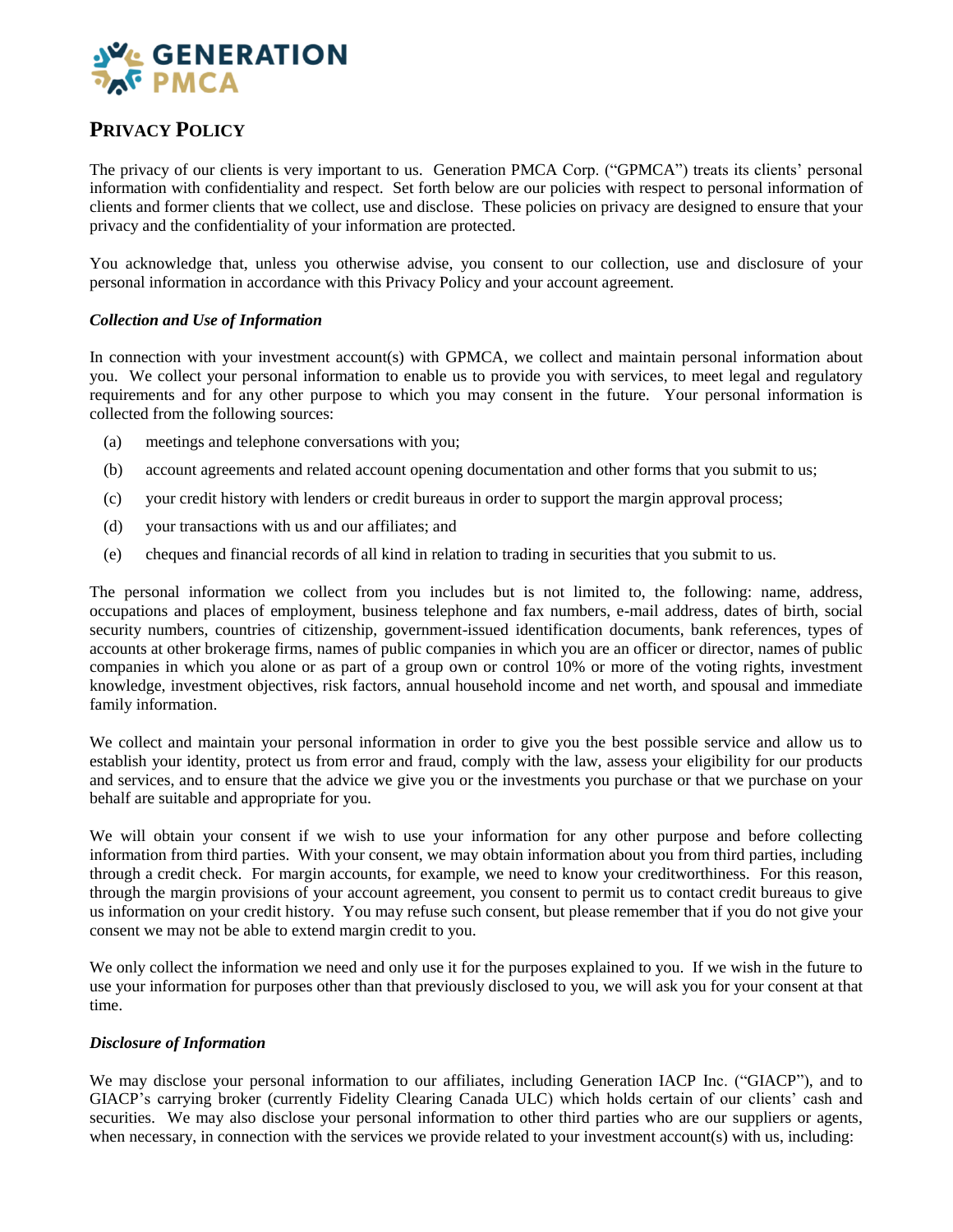- (a) financial service providers, such as banks and others used to finance or facilitate transactions by, or operation of, your account(s);
- (b) other service providers to us, such as accounting, legal, or tax preparation services; and
- (c) taxation and regulatory authorities and agencies.

When required or permitted by law, we must give information in response to a valid demand, enquiry or order. We may disclose information to a securities regulatory authority or an investigative body or a government entity in the case of a breach or suspected breach of an agreement or the law, in order to prevent fraud, money laundering or other criminal activity. We may also disclose information to help us collect a debt owed to us by you.

Where we have your consent, we may disclose your credit history with us to other lenders or credit bureaus in order to support the credit approval process. We release only the information required to identify you, as well as facts from our credit records about your repayment history.

We may also disclose your personal information in the event that our business is transferred or sold. Since our business consists primarily of our customer relationships, personal customer information and information regarding the particular accounts or services being purchased or sold would generally be one of the transferred business assets.

GIACP may also disclose information to self-regulatory organizations including the Investment Industry Regulatory Organization of Canada, Bourse de Montreal Inc., and the Canadian Investor Protection Fund (collectively "SROs") to which GIACP has obligations to produce or make available for inspection documents, from time to time. SROs require access to personal information of current and former clients, customers, employees, agents, directors, officers, partners and others that has been collected or used by regulated persons under the jurisdiction of the SROs. SROs collect, use or disclose such personal information for regulatory purposes, including: surveillance of trading-related activity; sales, financial compliance, trade desk review and other regulatory audits; investigation of potential regulatory and statutory violations; regulatory databases; enforcement or disciplinary proceedings; reporting to securities regulators; and information-sharing with securities regulatory authorities, regulated marketplaces, other self-regulatory organizations and law enforcement agencies in any jurisdiction in connection with any of the foregoing.

### *Safeguarding, Confidentiality and Retention of Information*

We seek to carefully safeguard your private information and, to that end, restrict access to your personal information to those employees and other persons who need to know the information to enable us to provide services to you. Each employee of GPMCA is responsible for ensuring the confidentiality of all personal information they may access. All employees are familiar with the procedures that must be taken to safeguard such information. In addition, protecting the confidentiality of your information is specified in employment agreements. All of our suppliers and agents, as part of their contracts with us, are also bound to maintain your confidentiality and may not use the information for any unauthorized purpose.

Your personal information is maintained in files and on our networks, accessible at the premises of GPMCA at 22 St. Clair Avenue East, 18<sup>th</sup> Floor, Toronto, Ontario, M4T 2S3, Canada. Your information may also be stored in a secure off-site storage facility or on a secure off-site network.

Our policy of confidentiality towards clients' personal information extends to the Internet and our website. E-mail information obtained via any electronic correspondence between GPMCA and its clients will be used only for the specific purpose of that correspondence and to provide you with information on products or services which we think may interest you. Other than for purposes of providing certain services to you, e-mail addresses will not be shared with others outside of GPMCA, unless we are compelled to do so by law or regulatory or self-regulatory requirements. Likewise, e-mail addresses or personal information obtained from clients or users registering on our website will not be sold to others outside of GPMCA.

When your information is no longer needed for the purposes it was collected or required by law and/or regulatory bodies to be retained, we have procedures to destroy, delete, erase or convert it to an anonymous form. The length of time we retain information varies depending on the product or service and the nature of the information. This period